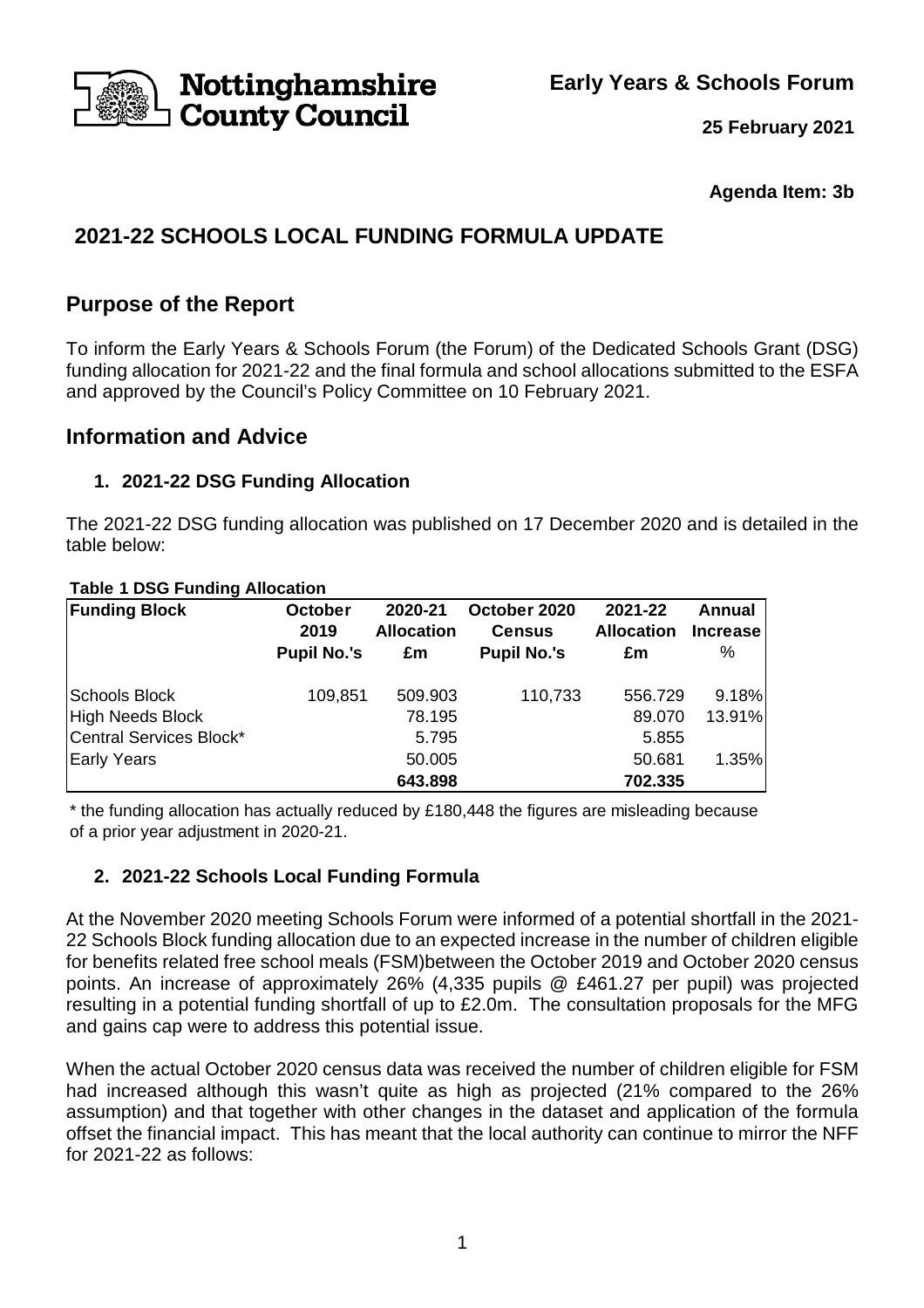- (a) Adoption of all NFF factors and unit values
- (b) Minimum Funding Guarantee set at +2.00% per pupil;
- (c) Gains cap set at 0%.
- (d) Minimum Per Pupil amount set at the mandatory levels.

The impact on schools of a 0% gains cap and setting the MFG at +2.00% will mean increases of between 2.00% and 12.24% per pupil compared to the 2020-21 pupil led funding allocation. The 3 schools with the highest gains have between 37 and 49 pupils.

There will be 73 schools in receipt of the minimum 2.00% increase because their current funding allocation is already in excess of that they would receive under the LFF.

At the November meeting the Schools Forum were informed of the requirement to submit a disapplication request to the Secretary of State for the local authority to alter the NFF MPP methodology for The Minster School. This is because it disadvantages the school for not having a standard number of year groups and a disproportionate number of primary and secondary pupils. This was submitted, approved and the necessary adjustment made.

The final distribution of the Schools Block funding is as follows:

| TADIE Z ZUZT-ZZ SCHOOIS DIOCK DISTINGUOT |         |  |  |  |
|------------------------------------------|---------|--|--|--|
|                                          | 2021-22 |  |  |  |
|                                          | £m      |  |  |  |
| Distributed to Schools via the Formula   | 554.054 |  |  |  |
| Undistributed Formula Funding            | 0.013   |  |  |  |
| <b>Retained Growth Funding</b>           | 2.662   |  |  |  |
| <b>Total</b>                             | 556.729 |  |  |  |
|                                          |         |  |  |  |

#### **Table 2 2021-22 Schools Block Distribution**

The final LFF formula is detailed at **Appendix A**.

The undistributed formula funding will be retained in the reserve and ring fenced for the formula in future years.

### **3. Growth Funding**

Funding for growth is based on the year-on-year increases in pupil numbers as measured at Middle Super Output Area (MSOA) level: net reductions at MSOA level would be ignored. Allocations received via this formula are recalculated each year and therefore not guaranteed to continue at the same level.

The allocation for Nottinghamshire is £3.6m which is a reduction of £0.2m compared with 2020- 21. This allocation has been used to fund all pupil growth including the primary pupil growth fund, new free schools and pupil number variations for schools as a result of basic need. The table below lists the allocation of the funding via the formula: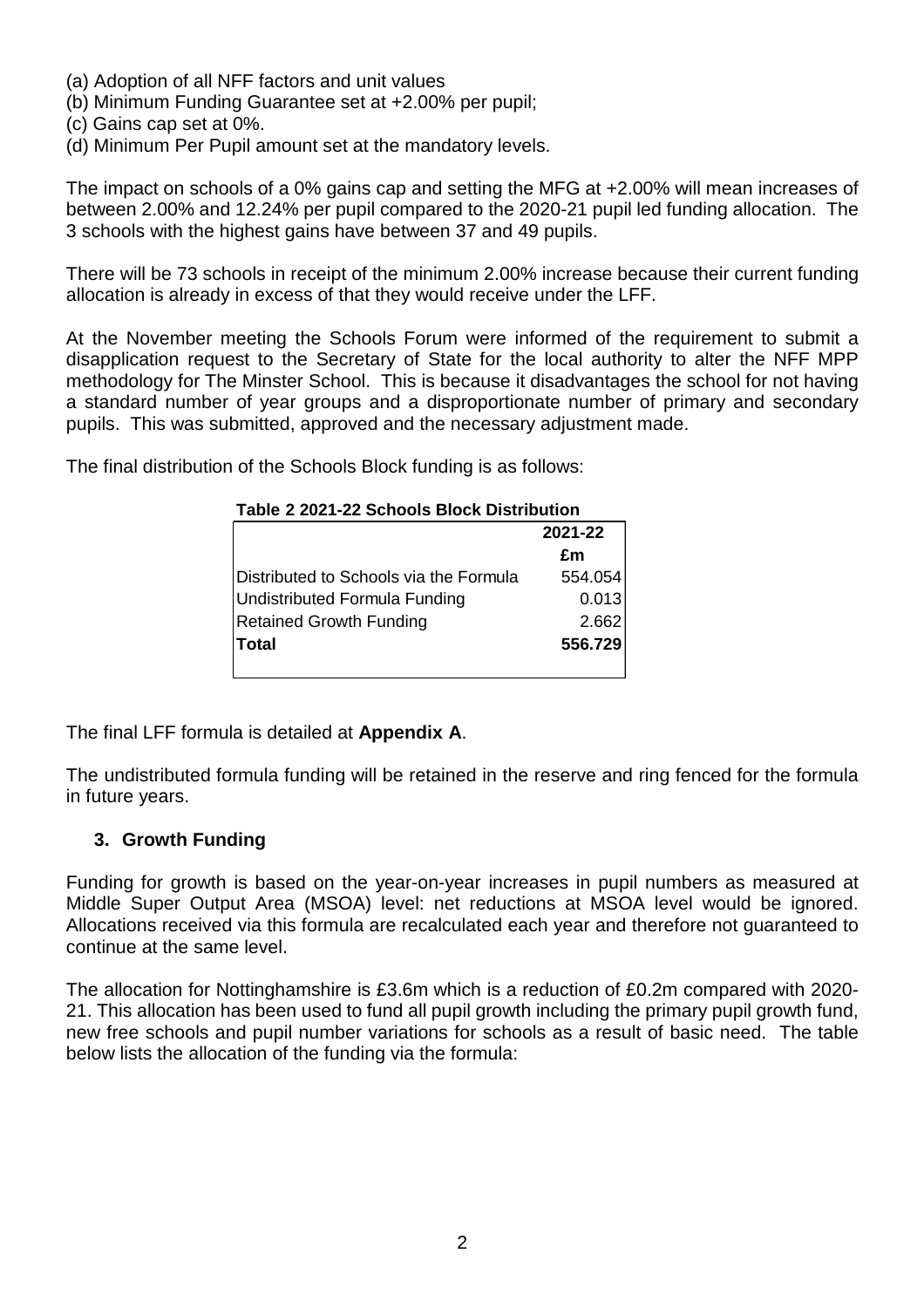| Table 3 2021-22 Growth Funding Allocations |                   |                               |       |  |  |  |  |
|--------------------------------------------|-------------------|-------------------------------|-------|--|--|--|--|
| <b>School Name</b>                         | Reason            | Pupil No.<br><b>Variation</b> |       |  |  |  |  |
|                                            |                   | $7/12$ ths                    | £m    |  |  |  |  |
| <b>Suthers Free School</b>                 | Growing Scho      | 8.75                          | 0.364 |  |  |  |  |
| Hucknall Flying High Academy               | New Free Sch      | 5.83                          | 0.023 |  |  |  |  |
| The Rushcliffe School                      | <b>Basic Need</b> | 70.00                         | 0.063 |  |  |  |  |
| The West Bridgford School                  | <b>Basic Need</b> | 11.67                         | 0.073 |  |  |  |  |
| The Carlton Academy                        | <b>Basic Need</b> | 6.42                          | 0.033 |  |  |  |  |
| The Redhill Academy                        | <b>Basic Need</b> | 13.42                         | 0.071 |  |  |  |  |
| Rosecliffe                                 | New Free Sch      | 66.50                         | 0.243 |  |  |  |  |
| Christ Church C of E                       | <b>Basic Need</b> | 13.42                         | 0.030 |  |  |  |  |
| <b>Total Variations</b>                    |                   | 196.00                        | 0.900 |  |  |  |  |
| <b>Centrally Retained Growth Funding</b>   |                   |                               | 2.662 |  |  |  |  |
| <b>TOTAL Growth Funding Allocation</b>     |                   |                               |       |  |  |  |  |

The centrally retained growth funding for 2021-22 is £2.662m and will be ring fenced for primary and secondary growth in 2021-22. Any unspent growth funding will be carried forward and ring fenced for basic need growth in future years. The forecast balance at 31 March 2021 currently ring fenced for growth is £2.936m.

The retention of growth funding is subject to Schools Forum approval and this will be sought for £2.662m

## **4. Schools Funding Formula Approvals**

The Nottinghamshire 2021-22 formula and school budgets were submitted to the ESFA on 21 January 2021 and awaiting approval.

The report on the 2021-22 Schools and Early Years Funding was presented to the Council's Policy Committee on 10<sup>th</sup> February 2021 and approved.

# **RECOMMENDATION/S**

That the Forum

- 1) Notes the content of the report.
- 2) Approves the amount of growth funding centrally retained for 2021-22, £2.662m.

#### **Sue Summerscales Senior Finance Business Partner – Children & Families**

### **For any enquiries about this report please contact:**

Sue Summerscales

T: 0115 977 3468

E: sue.summerscales@nottscc.gov.uk